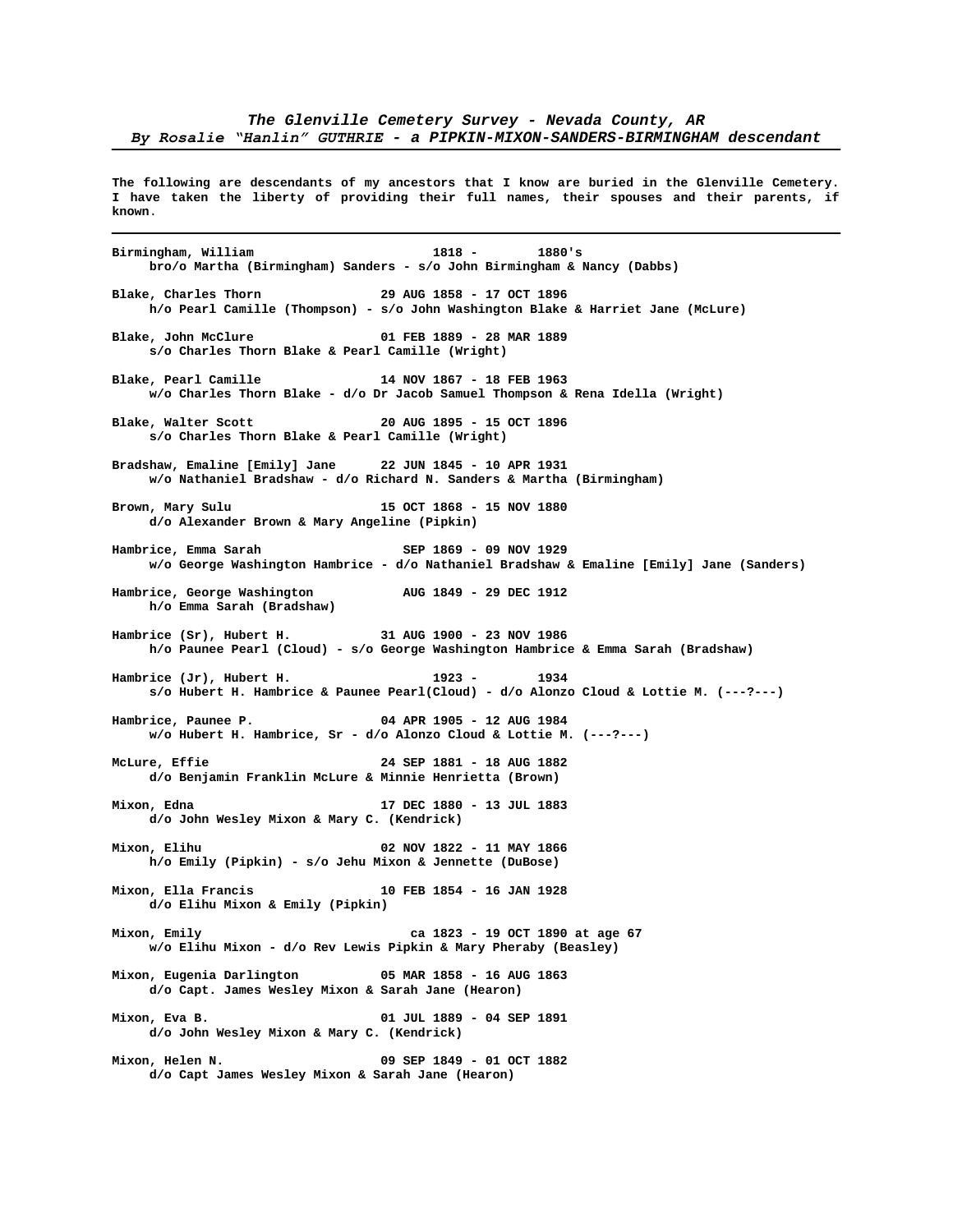**Mixon, Capt James Wesley 09 DEC 1824 - 25 JUN 1878 bro/o Elihu Mixon - s/o Jehu Mixon & Jennette (DuBose) Mixon, Capt Judge Wesley 12 AUG 1845 - 03 NOV 1867 s/o Capt James Wesley Mixon & Sarah Jane (Hearon) Mixon, John Wesley 12 APR 1850 - 22 DEC 1890 h/o Mary C. (Kendrick) - s/o Elihu Mixon & Emily (Pipkin) Mixon, Monroe M. 18 MAY 1852 - 17 DEC 1932 s/o Elihu Mixon & Emily (Pipkin) Mixon, Phoeba Ella 1859 - 1928 w/o Dr William E. Mixon Mixon, Dr William E. 22 JAN 1858 - 21 AUG 1890 h/o Phoeba Ella (---?---) - s/o Elihu Mixon & Emily (Pipkin) Pipkin, Cornelia Cook 28 DEC 1881 - 05 AUG 1897 d/o John Henry Pipkin & Ella Florence (Christopher) Pipkin, Daniel Griffin 12 DEC 1819 - 22 NOV 1903 h/o Julia Ann (Marks) - s/o Rev Lewis Pipkin & Mary Pheraby (Beasley) Pipkin, Rev David ca1790 – after 25 OCT 1855 s/o Stephen and Amelia Thomson Pipkin Pipkin, Donnie Neil 06 MAR 1940 - 23 FEB 1999 h/o Floy (Carroll) - s/o John Neil Pipkin & Bernice (Rogers) - gs/o Edgar Waterson Pipkin Pipkin, Edgar Waterson 15 APR 1884 - 15 DEC 1964 h/o Martha Martha (Bradshaw) - s/o John Henry Pipkin & Ella Florence (Christopher) Pipkin, Ella Florence 21 OCT 1853 - 1915 w/o John Henry Pipkin - d/o Robert Christopher & Mary Eliza (Neal) Pipkin (Sr), John Henry 30 NOV 1850 - 30 AUG 1886 h/o Ella Florence (Christopher) - s/o Mallard Pipkin & Mary S. (---?---) Pipkin (Jr), John Henry 07 OCT 1886 - 12 APR 1945 h/o Anna Belle (---?---) - s/o John Henry Pipkin) & Ella Florence (Christopher) Pipkin, Julia Ann 13 NOV 1825 - 01 JUL 1904 w/o Daniel Griffin Pipkin - d/o William Marks & Mary Ann (Ezell) Pipkin, Harvey 23 JAN 1891 - 15 DEC 1901 s/o John Luther Pipkin (Sr) & Amanda S. (Greening) Pipkin, Rev Lewis ca 1780 - 03 JUL 1865 h/o Mary Pheraby (Beasley)- s/o Stephen Pipkin & Amelia (Thomson)-Thompson Pipkin, Lillie Mae 02-MAY 1862 - 1881 - ROT IRON FENCE AROUND GRAVE d/o Daniel Griffin Pipkin & Julia Ann (Marks) Pipkin, Rev Mallard 1804 - 1887 - LISTED AS GRANDFATHER ON STONE h/o (1) Mary S.(---?---) & (2) Mrs Jane Emaline Young s/o Rev Lewis Pipkin & Mary Pheraby (Beasley) Pipkin, Martha Martha 02 JUL 1872 - 09 JUL 1956 w/o Edgar Waterson Pipkin - d/o Nathaniel Bradshaw & Emaline Jane, called Emily,(Sanders) Pipkin, Mary Pheraby 1781 - 29 MAR 1856 w/o Rev Lewis Pipkin - d/o John Beasley, Sr & Margaret P. (Smith) Pipkin Sr, Ronnie L. 05 JAN 1947 - 02 FEB 1995 - LARGE SAND ROCKS AT GRAVE SITE s/o [Can not identify] Pipkin, William Watson 14 OCT 1918 - 17 NOV 1987 h/o (---?---} - s/o John Henry Pipkin & Annie Belle (---?---) Pipkin, Valerie 1916 - 1917**